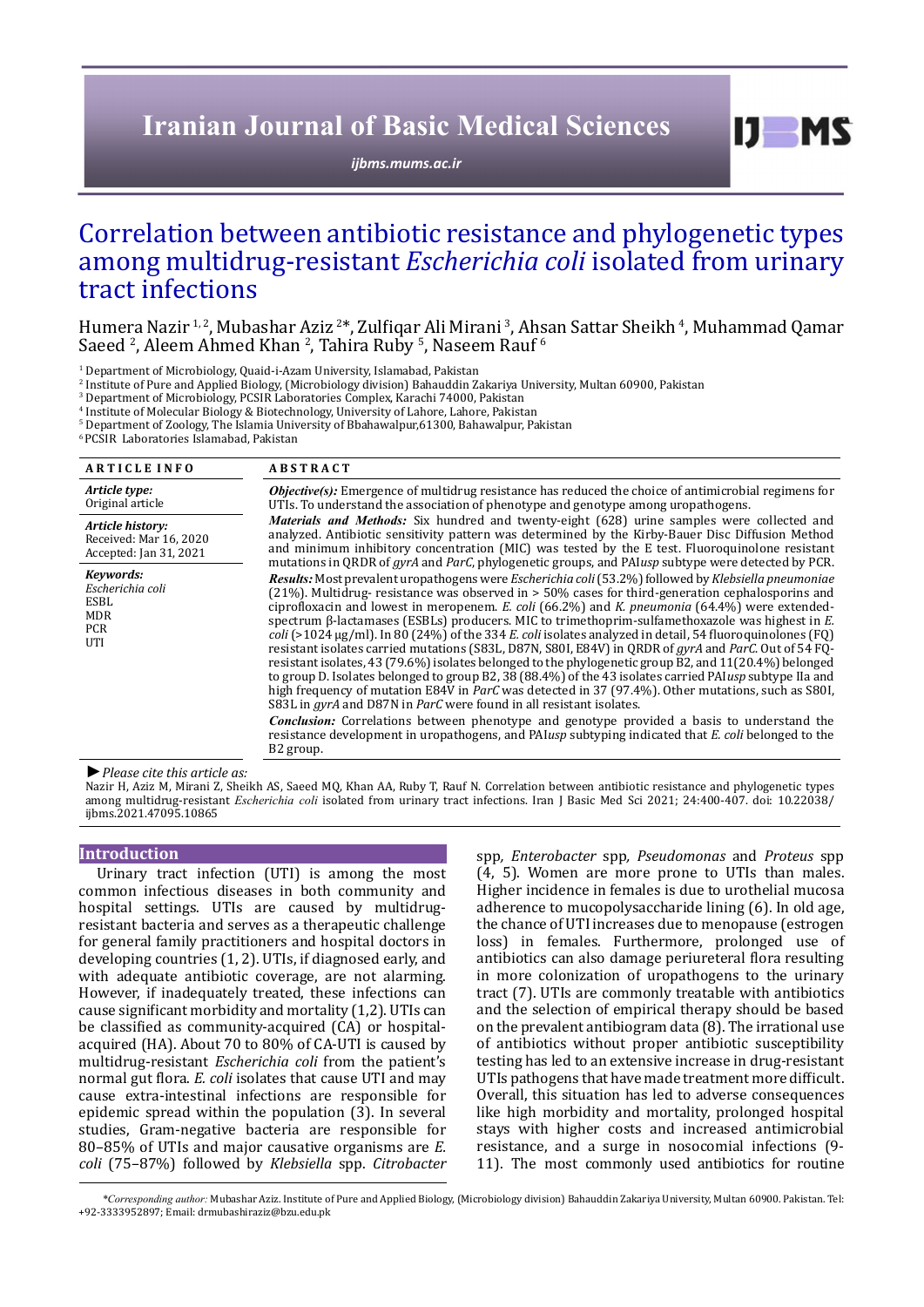UTIs are ß-lactam (penicillins, cephalosporins, and carbapenem), followed by fluoroquinolones, trimethoprim, trimethoprim/sulfamethoxazole, fosfomycin, nitrofurans and aminoglycosides (12). Fluoroquinolones are widely prescribed as empirical therapy in Europe and the USA (11, 13). Acquisition of high-level resistance involves several factors and in the majority of cases, resistance arises spontaneously due to point mutation within g*yrA, gyrB, parC,* and *pares* genes (14). Qnr genes produce proteins that can bind to DNA gyrase, protecting it from the action of quinolones. Ultimately, the drugs effectively can be reduced with mutations at main sites in DNA gyrase or Topoisomerase IV, which can cause a decrease in their binding affinity to quinolones (15-17). Resistance to ß-lactam antibiotics among clinical isolates of *E. coli*  and *K. pneumoniae* is most often due to the production of ß-lactamases (18, 19). These enzymes confer resistance to extended-spectrum (third-generation) cephalosporins and monobactams (e.g., aztreonam). ESBLs genes are located on large ESBL plasmids which also confer resistance to other antibiotics including aminoglycosides, chloramphenicol, and sulfonamides and limiting their empirical and rational use for clinicians (20, 21). Phylogenetic grouping of *E. coli*  isolates is a more convenient and faster triplex PCR method as previously reported (16). This categorizes *E. coli* isolates into four major phylogenetic groups A, B1, B2, and D. The PAI *usp* (putative pathogenicity island carrying uropathogenic-specific protein) subtypes, Ia, Ib, IIa, and IIb were also determined according to their DNA sequence in *usp* variants, *uspI* and *uspII* (17, 21). The present study aimed to investigate the prevalence of uropathogens among patients admitted to tertiary care hospitals in Islamabad, Pakistan, and to study the antimicrobial resistance patterns of ESBLs and non ESBLs isolates to different classes of antibiotics. Further analysis was done to understand the distribution and correlation among phylogenetic groups, PAI*usp* subtype, *gyr A* and *parC* genes in uropathogenic *E. coli.*

#### **Materials and Methods**

#### *Isolation and identification of uropathogens*

Urine samples were collected from patients with UTI or suspected UTI who visited OPD or were admitted to one of three different hospitals in Islamabad, Pakistan: Pakistan Institute of Medical Sciences (PIMS), the Government Services Hospital, and the Capital Development Authority (CDA) Hospital Islamabad. A total of 628 urine samples were examined and cultured on Cystine Lactose Electrolyte-Deficient (CLED) agar as per standard microbiological protocols.

#### *Inclusion and exclusion criteria*

Patients' urine cultures yielding a pure growth of ≥105 CFU/ml were considered significant and isolates were further processed for identification and susceptibility. However, the patient's urine yielding a count of  $\leq 105$ CFU/ml was considered insignificant and was excluded from the study (21). Patients' demographic data were obtained from computerized laboratory reports.

## *Susceptibility testing and minimum inhibitory concentrations (MIC)*

Antibiotic susceptibility testing was determined

using the Kirby-Bauer disc diffusion method (22) as per CLSI guidelines to classify isolates as susceptible, intermediate, or resistant (23). The antimicrobial agents used were ampicillin (AMP), ceftazidime (CAZ), cefotaxime (CTX), cefuroxime (CXM), cefuroxime amoxicillin-clavulanic acid (AMC), meropenem (MEM), nitrofurantoin (NIT), amikacin (AMK), chloramphenicol (CHL), trimethoprim (TMP), and ciprofloxacin (CIP). Minimum inhibitory concentrations (MIC) were determined by the broth microdilution method (23). *E. coli* (ATCC 25922) and *K. pneumoniae* (ATCC 33945) were used as quality control isolates.

#### *Phenotypic detection of ESBLs*

Screening for ESBLs was performed by both doubledisc diffusion and Broth Microdilution Assays, as reported previously (24). Briefly, in the Disc Diffusion Assay BD Sensi-discs (Becton Dickinson, USA) were used with the following concentrations; cefotaxime (CTX) 30 µg; cefotaxime 30 µg plus 10 µg clavulanate (CA); ceftazidime (CAZ) 30  $\mu$ g; and ceftazidime 30  $\mu$ g plus 10 µg clavulanate (CA). A test was considered positive for ESBLs when the zone for cefotaxime (CTX) was 27 mm, and the zone for ceftazidime (CAZ) was 22 mm, and if the diameter of zones of inhibition was ≥5 mm increased in the zone of inhibition for the CAZ/CA and CTX/CA-containing discs versus the corresponding CAZ or CTX disc. Broth microdilution test was considered positive if MIC for either drug alone was 2 mg/l and if there was a decrease of at least 3 twofold dilutions for the combinations with clavulanate.

## *PCR amplification and sequencing*

*gyrA* and *parC* genes were identified and amplified by PCR using primers described previously (25). PCR experiments were carried out using PTC-200 Peltier thermal cycler (SDS Diagnostics, Sweden) with primers from Sigma (Sigma Genosys Ltd, Sigma-Aldrich House, UK) according to the following conditions: denaturation at 95 °C for 5 min, 30 cycles of 94 °C for 15 sec, 53 °C for 20 sec, and extension at 72 °C for 1 min. PCR products were visualized by agarose gel electrophoresis. Purification was done before DNA sequencing using a QIA quick PCR purification kit (Qiagen, VWR International AB, Stockholm, Sweden) and quantified using a NO-1000 spectrophotometer (NanoDrop Technologies, USA). PCR products were sequenced at Macrogen Inc., Seoul, South Korea.

### *Phylogenetic grouping of uropathogenic E. coli*

The phylogenetic group was determined by the triplex- PCR- based method reported previously (26). The PCR based method uses three primer pairs ChuA-1, ChuA-2, YjaA-1, YjaA-2 and TSPE4C2.1, TSPE4C2.2 to amplify the bacterial DNA, which generated fragment sizes of 279, 211, and 152 bp, respectively. *E. coli* isolates were classified into phylogenetic groups A, B1, B2, and D by using the results of PCR amplification (Table 1). Subtypes of PAI *usp* were recorded by the PCR technique as reported previously (17). PAI *usp* variants were classified into four subtypes, Ia, Ib, IIa, and IIb according to the DNA sequence of the *usp* variants.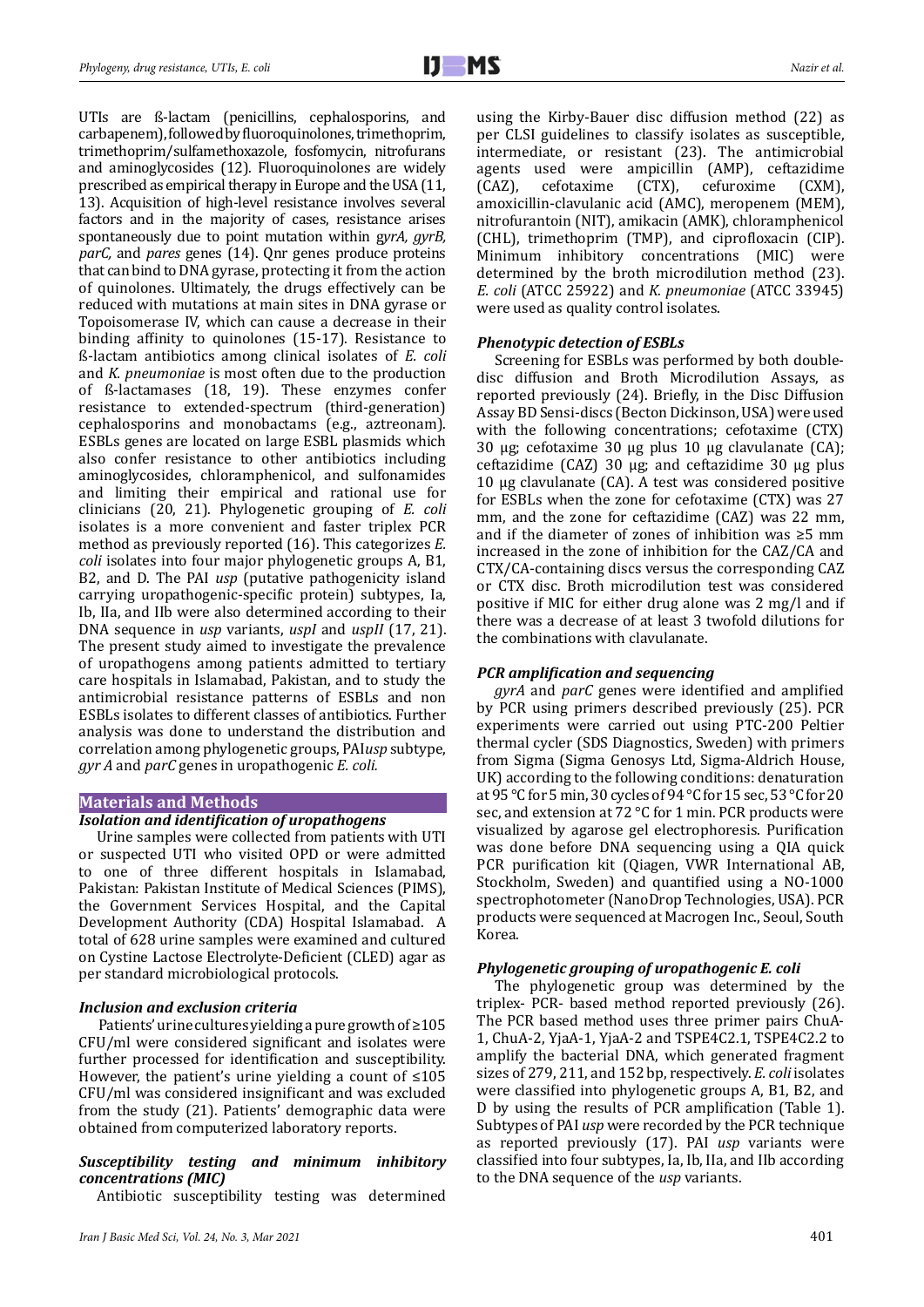**Table 1.** Distribution of isolates belonging to phylogenetic groups B2 and D in PAIusp- subtype

| PAIusp subtype | Phylogenetic group |           |  |  |
|----------------|--------------------|-----------|--|--|
|                | $B2$ (n=43)        | $D(n=11)$ |  |  |
| I a            |                    |           |  |  |
| Ib             |                    |           |  |  |
| <b>IIa</b>     | 38                 |           |  |  |
| IIb            |                    |           |  |  |
| N.D            |                    |           |  |  |

## **Results**

A total of 628 urinary isolates were collected from both in-patient and out-patient departments over 10 months with a significant culture count of ≥105 CFU/ml. Of 628 uropathogens isolated, 466 (74%) accounted for two species with high frequencies: *E. coli* 334 (53.2%) and *K. pneumoniae* 132 (21%). Species found at lower frequencies included: *Enterobacter* (11.6%), *Proteus*  spp. (6.5%), *P. aeruginosa* (4.6%), and *S. aureus* (3.0%). *E. coli* and *K. pneumoniae* (74%) were considered for further analysis of susceptibility and resistance patterns. The vast majority of isolates were community-acquired 402(86%) followed by hospital-acquired isolates 64 (14%). Out of 402 community-acquired UTI isolates *E. coli* was predominant in 68.7% (276/402) followed by *K. pneumoniae* 31.3% (126/402). Among 64 cases of nosocomial UTIs, 51(79.6%) were caused by *E. coli* and 13(20.3%) by *K. pneumoniae*. The gender of the patients in UTIs showed that 264 (57%) were females and the majority were infected with *E. coli* 192 (72.72%), whereas 72 (27.3%) were infected with *K. pneumoniae.*  Among 202 (43%) male patients, 70.3% were infected with *E. coli*, whereas *K. pneumoniae* was the causative agent in 60 (29.7%) cases. Approximately two-thirds of the uropathogens were ESBL producers (Table 2). Highest percentages of *E. coli* (n=94, 28.14%) and *K. pneumoniae* (n=36, 27.27%) were isolated in elderly people (51–60 years) followed by (41–50 years group) having *E. coli* (n=75, 22.45%) and *K. pneumoniae* (n=29, 21.96%). The lowest prevalence was among patients having age <20 years. The prevalence of UTIs was found to be higher in the period from June to November. Among 466 cases, the highest percentage of UTIs, 68  $(n=68, 15.2\%)$ , was observed during July 2016, while the lowest percentage of these infections (n=22, 6.58%) and (n=24, 5.6%) was found during February and March 2017, respectively.

A total of 466 uropathogens including *E. coli* and *K. pneumoniae* were screened for their drug susceptibility patterns by the disc-diffusion method. Out of 334 isolates tested, *E. coli* exhibited the highest resistance against

ampicillin (87%). However, a relatively lower bacterial resistance (51%) was observed against β-lactam/βlactamase-inhibitor combination such as amoxicillinclavulanic acid. Among cephalosporins, *E. coli* had a higher resistance (77%) against first-generation antibiotic cefazolin, while resistance against second and third-generation cephalosporins was recorded as 75% and 69%, respectively. In aminoglycosides, amikacin (35%) showed better antibacterial activity than gentamicin (50%). Bacterial resistance was also higher against quinolone and other tested drugs. In the case of *K. pneumoniae*, the highest rate of resistance was observed against ampicillin (100%) and the lowest against meropenem (21%). Resistant isolates were also in higher proportion against various tested drugs.

## *Susceptibility pattern of E. coli isolates*

MIC values were determined for resistant isolates of *E. coli* and *K. pneumoniae* against 5 antibiotics. For AMC, 9.36% isolates showed inhibition of growth at an antibiotic concentration of 16 µg/ml, 13.79% at 32 µg/ ml, 16.25% at 64 µg/ml, 19.70 % at 128 µg/ml, 18.72 % at 256 µg/ml, and 22.2 % at 512 µg/ml (Figure 1). In case of CIP, most of the isolates (22%) showed inhibition of growth at 256 µg/ml concentration of antibiotics. 16.0% were inhibited at 128 µg/ml followed by 12.11% at 64 µg/ml, 9.34 % at 32 µg/ml, 8.59% at 512 µg/ml, while 3.90 % at concentration  $1024 \mu g/ml$ .<br>In chloramphenicol-resistant clinical

chloramphenicol-resistant clinical isolates, 38.70 % showed inhibition of growth at an antibiotic concentration of 64  $\mu$ g/ml, 11.8% at 16 and 128  $\mu$ g/ ml. Low percentage of isolates (6.98%) showed MIC of 1024  $\mu$ g/ml. TMP, exhibited MIC range 64 to >1024  $\mu$ g/ ml. Maximum isolates of *E. coli* 23.54% were inhibited at >1024 µg/ml, whereas, 9.21% isolates were inhibited at 64 µg/ml. In case of SXT, relatively few of the isolates 3.98% showed inhibition of growth at 16 µg/ml. 6.88% showed inhibition of growth at antibiotic concentrations of 32 µg/ml, 8.33 % at 64 µg/ml, 11.59% at 128 µg/ml, 26.81% at 256 µg/ml, 13.04% at 512 µg/ml, and 13.76% at >1024µg/ml.

## *Susceptibility pattern of K. pneumoniae isolates*

Amoxicillin-clavulanic acid (AMC), exhibited MIC range 16 to 512 µg/ml. Maximum isolates of *K. pneumoniae were*  inhibited at 512 µg/ml (25.51%). Among AMC-resistant clinical isolates, 11.22% showed inhibition of growth at an antibiotic concentration of 16 µg/ml, 14.28% at 32 µg/ml, 17.34% at 64 µg/ml and 15.31% at 128 µg/ml, whereas 16.32% at concentration of 256 µg/ml.

Maximum clinical isolates of *K. pneumoniae* for CIP  $(24.34%)$  were inhibited at 64  $\mu$ g/ml and only 2% were

**Table 2.** Genetics of resistance to ciprofloxacin, phylogenetic group, and PAIusp subtype

| Phylogenetic group | PAIusp subtype | Total no. | Mutation |             |      |             |
|--------------------|----------------|-----------|----------|-------------|------|-------------|
|                    |                |           | ParC     |             | gyrA |             |
|                    |                |           | E84V     | <b>S801</b> | S83L | <b>D87N</b> |
| B <sub>2</sub>     | <b>IIa</b>     | 38        | 37       | 38          | 38   | 38          |
|                    | IIb            |           |          |             |      |             |
|                    | N.D            |           |          | 3           | 3    |             |
| D                  | Ib             |           |          |             |      |             |
|                    | N.D            |           |          | Ω           | a    |             |

N.D; PAIusp- negative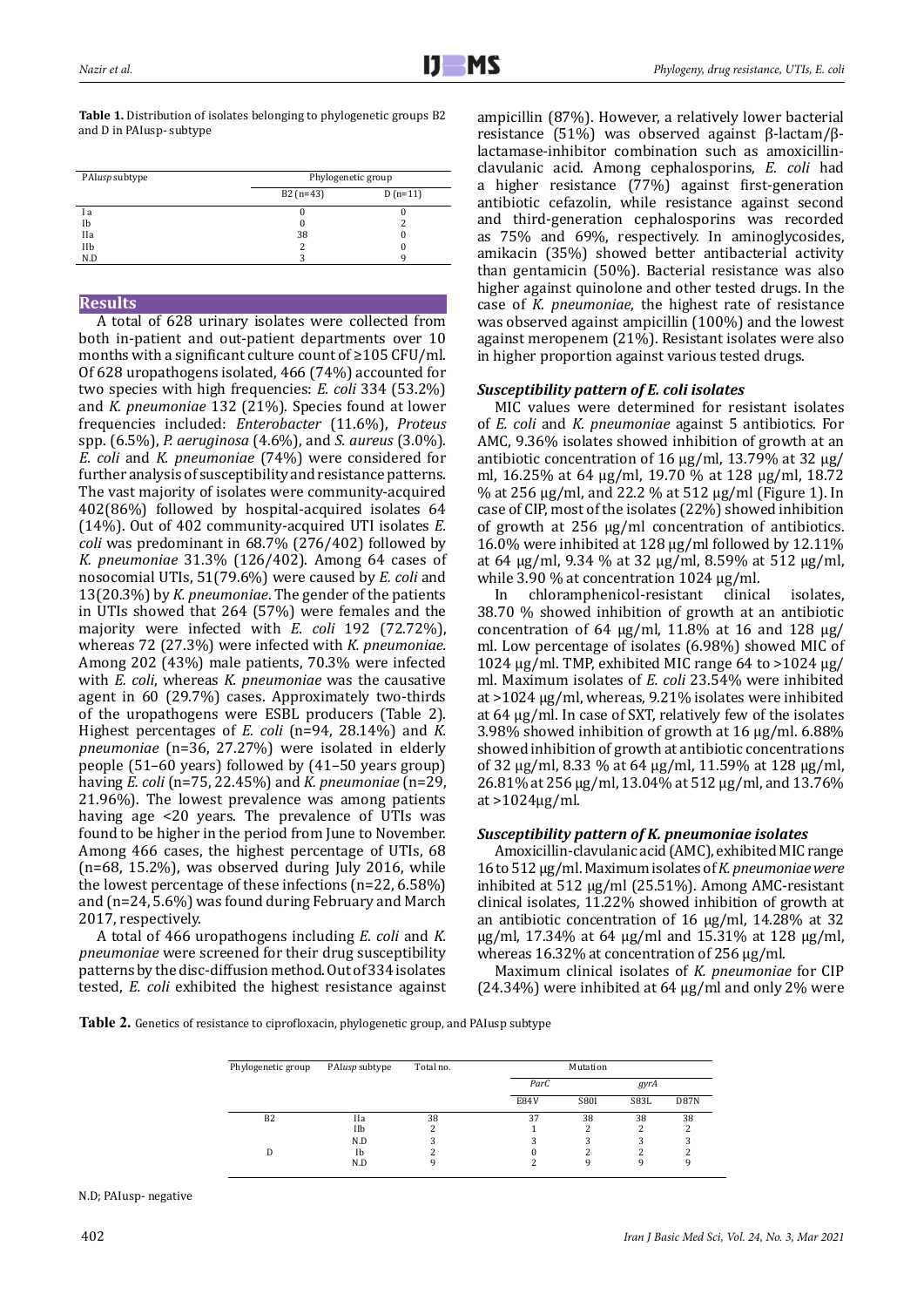

**Figure 1.** PCR profile specific for *Escherichia coli* phylogenetic groups. **a:** Each combination of ChuA, yjaA, and DNA fragment TspE4.C2 amplification allowed phylogenetic group determination of a strain. Lane M: 100 bp ladder, lane 1 chuA(-), lane 2 Yja A(+) and lane 3 TspE4.C2(-): Phylogenetic group A. **b:** Lane M: 100 bp ladder, lane 1 chuA(-), lane 2 Yja A(+) and lane 3 TspE4.C2(+): Phylogenetic group B1. **c:** Lane M: 100 bp ladder, lane 1 chuA(+), lane 2 Yja A(+) and lane 3 TspE4.C2(+): Phylogenetic group B2. **d:** Lane M: 100 bp ladder, lane 1 chuA(+), lane 2 Yja A(-) and lane 3 TspE4. C2 (-): Phylogenetic group D



**Figure 2.** Profile after 1% agarose gel electrophoresis of the PCR product amplified by three sets of primers for subtyping of PAI *usp*. M: 1 kb ladder, lanes 1, 2, and 3 contain PCR amplicons by pairs of primer USP81f andORFU1r, USP81f, and ORFU2r, USP81f and ORFU3: Type IIa

inhibited at 1024 µg/ml and MIC range was 16 to 1024 µg/ml. In the case of CHL, a few of the isolates 7.3% showed inhibition of growth at 512 and1024 µg/ml, while the growth of the rest of the isolates was stopped at concentrations of antibiotics less than 512 µg/ml. For TMP, most of the resistant isolates (25.21%) showed inhibition of growth at >1024 µg/ml concentration of antibiotics. These clinical isolates of *K. pneumoniae* 



**Figure 3.** PCR amplification of *gyrA* and *par C* genes, lane M1, M2: 100 bp ladder, lanes 1-4: *Escherichia* coli clinical isolates (*gyrA*) and lanes 5-8 (*par C*)

showed MIC range of 64 to >1024 µg/ml. Trimethoprimsulfamethoxazole (SXT) exhibited the broadest range of 16 to 1024 µg/ml.

Approximately, 18.01% isolates showed MIC level at 1024  $\mu$ g/ml, followed by 16.21% at 256  $\mu$ g/ml, and 15.31% at 64 µg/ml. Eighty uropathogenic *E. coli* were chosen randomly from the collection for more detailed genetic analysis. Of these 80 *E. coli* isolates, 54 were resistant and 26 were susceptible to ciprofloxacin according to EUCAST breakpoints, 2010.

The overall distribution of phylogenetic groups among 80 *E. coli* isolates was: A (7), B1 (11), B2 (48), and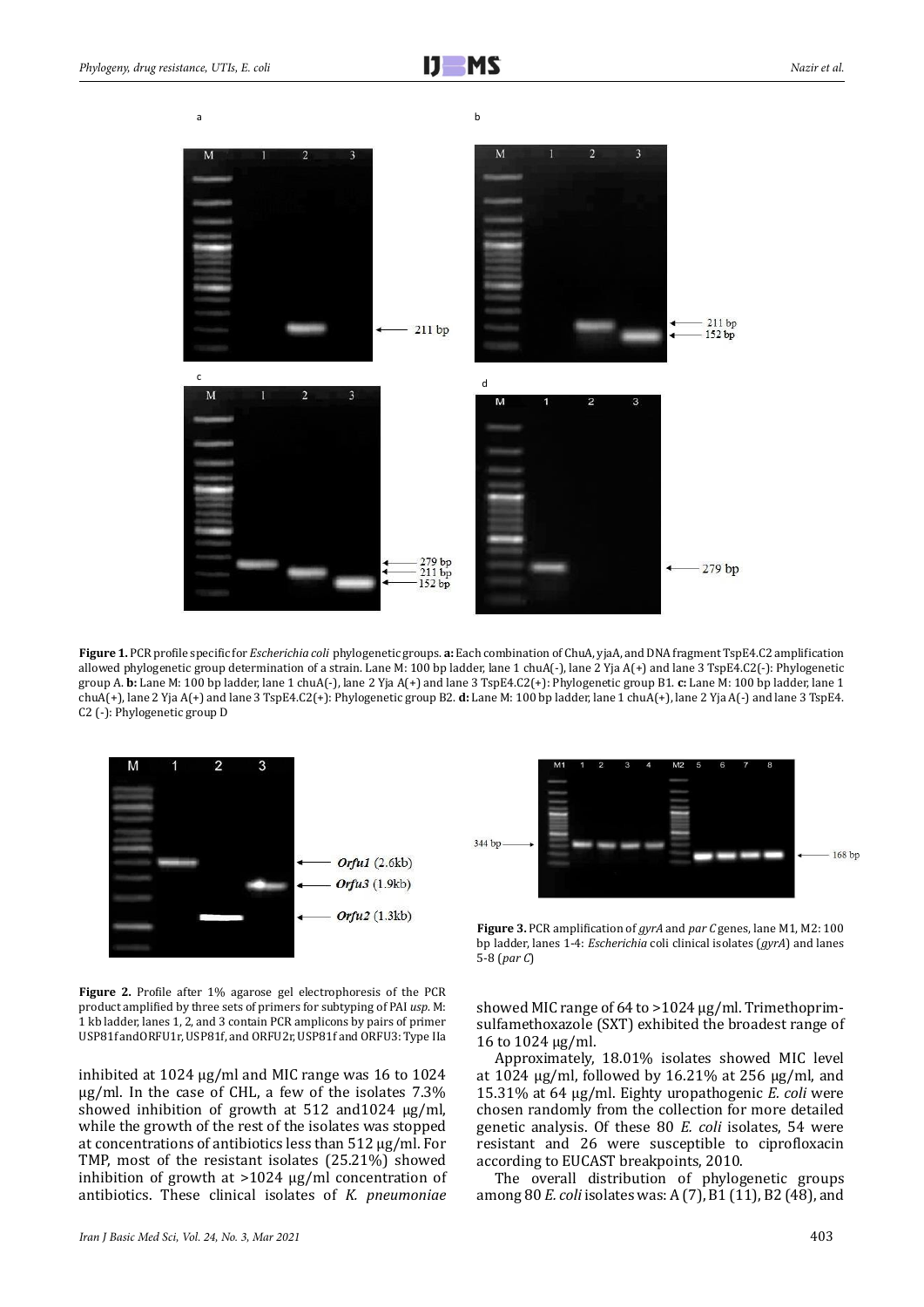D (14), while phylogenetic group classification among susceptible isolates was A  $(7)$ , B1 $(11)$ , B2 $(5)$ , and D $(3)$ Figure 1 (a, b, c, d). Among the 54 FQ-resistant isolates, 43 (79.61%) isolates belonged to phylogenetic group B2 and 11(20.37%) isolates belonged to group D. None belonged to A or B1 groups. Isolates of *E. coli* presented positive results for *gyrA, par C* and PAI *usp* subtyping (Figure 2, 3). Distribution of the variations of PAI*usp* subtypes among FQ-resistant isolates is summarized in Table 2. Among the 43 FQ-resistant isolates belonging to the B2 group, 38 (88.37%) isolates were PAI*usp* subtype IIa. In contrast, none of the 11 FQ-resistant isolates carried PAI*usp* subtype IIa, which belonged to group D. Among the 11FQ-resistant isolates belonging to group D, 9 (81.81%) isolates were PAI*usp*- negative and two isolates carried PAI*usp* Ib. FQ- resistant isolates carrying resistance mutations in *gyrA* and *parC* are summarized in Table 5. Results showed 37 (97.36%) of the 38 isolates of PAI*usp* subtype IIa in phylogenetic group B2 carried E84V mutation in *parC*, while only two (18.18%) of the 11 isolates belonging to group D carried this mutation. In contrast, the mutations *parC* S80I, S83L, and D87N in *gyrA* were found in all of the resistant isolates (Table 2).

## **Discussion**

In our study, the most commonly isolated organism in UTI was *E. coli* (53.2%) followed by *K. pneumoniae*  (21%) and *Enterobacter* (11.6%). These results are per findings of previous studies (2, 4, 8, 20, 26). Furthermore, most of the UTIs were observed to be community-acquired (86%) and the frequency of *E. coli* was more than that of *K. pneumoniae* in both community and hospital-acquired infections. These results are supported by another study, in which UTIs accounted for about 63% of hospital-acquired infections and 86% were community-acquired (27). Our study also indicated a predominance of women over men (57% vs 43%), when gender-wise distribution was compared; a previous study (27), also reported a higher prevalence of UTIs among females than males (83% vs. 50 %) and *E. coli* was the most frequent uropathogen in both genders. *E. coli* caused 48.29% of urinary tract infections in females and 34.44% in males (9). Other studies also found that women were more likely to have UTIs than men in different geographical regions (28, 29). Regarding the prevalence of UTIs by patients' gender, our findings are in good agreement with several reports from Pakistan and Bangladesh, which showed that these infections are more common in females as compared with males (6, 9, 30). The higher risk in women is mostly due to the shortness of the female urethra, which is 1.5 inches as compared with 8 inches in men. The prevalence of UTIs was found to be higher in older patients of both genders, whereas, it was low in younger patients having age <20 years. A similar trend has been reported earlier (31), in which UTIs among the elderly, adults, and children were 58.7%, 36.2%, and 5.1%, respectively. The possible causes of the higher incidence of UTIs in the elderly may be due to various factors including urinary tract anomalies, compromised immune response, malnutrition, functional disability, diabetes, and prostate enlargement in males and postmenopausal hormonal changes in females (2, 32). Most commonly prescribed antibiotics to treat urinary

404

tract infections are penicillins (amoxicillin-clavulanic acid), cephalosporins, carbapenems, fluoroquinolones (ciprofloxacin), co-trimoxazole, and aminoglycosides (33).

In the present study, the prevalence of ESBL producers was 65 % in the case of *E. coli* and *K. pneumoniae* similar to another study (18). In contrast, other research (19) has indicated a lower prevalence of ESBL-producing *E. coli* (9 %). Many other reports from different countries and regions showed different prevalence rates of ESBL producing *Enterobacteriaceae* causing urinary tract infections. In a previous study, the prevalence of ESBL producing multidrug-resistant uropathogens *E. coli* and *Klebsiella* sp. was 53% (34). Amoxicillin-clavulanic acid and cephalosporins are the common treatment against ESBL producing uropathogens in treatment centers (35). ESBL-producing *E. coli* and *K. pneumoniae* harbor many ESBL genes on large plasmids, these genes are not only responsible for the higher resistance levels to β-lactam antibiotics but also encode resistance to many other antibiotics including aminoglycosides, quinolones, chloramphenicol, sulfonamides, and tetracycline. ESBL is the presence of a particular beta-lactamase gene that produces an enzyme that is active on a wide spectrum of beta-lactam antibiotics (Amoxicillin, Cefotaxime, Aztreonam, etc.). Usually, the gene is on a plasmid together with many other resistance genes. ESBL works like all other beta-lactamases e.g., breaking the beta-lactam ring (36). Isolated uropathogens (*E. coli* and *Klebsiella*) in this study were highly resistant to ampicillin (87% vs 100%) and least resistant to meropenem (8% vs 21%), respectively. This is similar to the reports of various previous studies (18, 37, 38, 39). However, the isolates exhibited less resistance to chloramphenicol (45% vs 32%), amikacin (35% vs 26%), and nitrofurantoin (25%vs 26%). Also, unexpected higher resistance was detected against amoxicillin-<br>clavulanic acid, ciprofloxacin, cephalosporins, clavulanic acid, ciprofloxacin, cephalosporins, trimethoprim and trimethoprim-sulfamethoxazole, and nalidixic acid. Self-medication, empirical therapy without culture sensitivity testing, and incomplete course of treatment in a community setting may be the major reasons for the development of drug resistance in underdeveloped countries like Pakistan (40). In our results of antimicrobial resistance, the profile is consistent with many previously reported studies (2, 8, 9,37) which indicated that Amikacin, imipenem, and meropenem were highly effective against Gramnegative bacilli causing UTIs and declared the highest resistance to penicillin followed by cephalosporins (first, second, and somewhat third-generation). However, resistance levels to these antimicrobial agents are high enough and clinicians are advised to change these agents in the treatment of urinary tract infections. High-level chloramphenicol resistance in *K. pneumoniae* and *E. coli* is caused by acquisition of the gene Cat (chloramphenicol acetyltransferase), but low-level resistance is caused by mutations that up-regulate drug efflux and mediated by *cml* and *floR* genes. (41). In this study, MIC levels of *E. coli* and *K. pneumoniae* showed a high degree of resistance against trimethoprim, followed by trimethoprim-sulfamethoxazole, ciprofloxacin, and amoxicillin-clavulanic acid. However, a relatively low resistance rate was found against chloramphenicol in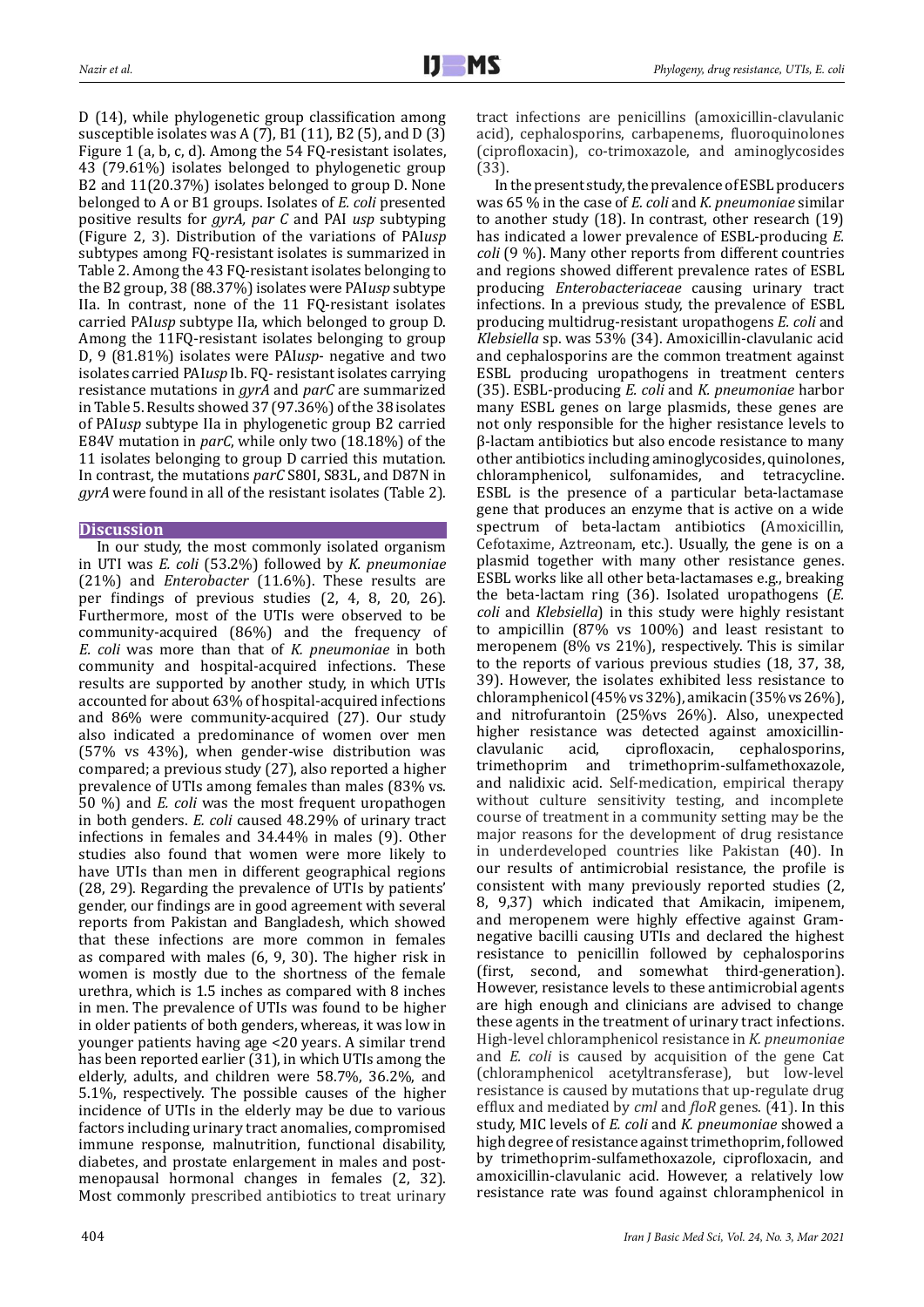these isolates. In contrast, another study (42, 43) has indicated a lower MIC value of ESBL-producing *E. coli*  and *K. pneumoniae*. Among 54 FQ-resistant isolates in this study, the most prevalent phylogenetic group was B2 (79.61%) and 20.37% of the isolates belonged to group D. Our results are in accordance with a previous study (44, 45), in which, of the 113 Q- resistant isolates 64.6% belonged to group B2 and 35.4% isolates to the D group. Several previous reports were in contrast to the results of our study, indicating that most of the FQ-resistant isolates belonged to groups B1 and A (46, 47). B2 is a phylogenetic subgroup of *E. coli* that is often resistant to fluoroquinolones. B2 exists and for unknown reasons develops resistance. High level of fluoroquinolone resistance is due to chromosomal mutations causing reduced affinity of DNA gyrase and topoisomerase IV for fluoroquinolones resistance in Gram-negative bacteria is associated with reductions in porins, reduced bacterial accumulation of drug, and overexpression of endogenous MDR pumps. (48, 49). The results of our study showed that most of the FQ-resistant isolates belonged to the B2 group and were PAI*usp* subtype IIa. FQ-resistant isolates carrying resistance mutations in *gyrA* and *parC,* results showed 37 (97.36%) of the 38 isolates of PAI*usp* subtype IIa in phylogenetic group B2 carried E84V mutation in *parC*, while only two of the 11 isolates belonging to group D carried this mutation. In contrast, mutations S80I, S83L, D87N in *parC* and *gyrA*  were found in all of the resistant isolates. Our results are consistent with previous studies, showing a high distribution of *parC* E84V mutation present in FQresistant isolates of B2 PAI*usp* subtype IIa (50, 51).

#### **Conclusion**

The findings of the present study are alarming in the context of increased resistance among uropathogens to most commonly prescribed antibiotics including penicillin, cephalosporins, and fluoroquinolones. The possible reason for this may be prolonged use of antimicrobial drugs, lax controls on drug availability, self-medication, and prescribing antibiotics without antibiotic susceptibility tests. Moreover, developing countries like Pakistan, Bangladesh, and India have a problem with overuse or misuse of antibiotic agents. Furthermore, there is a strong association between specific patterns of resistance and particular genotypes of the isolates but the relationship is complex. More intensive studies regarding the development of resistance within different phylogenetic groups could be used to predict the general basis for the development of antibiotic resistance. Monitoring, proper screening of multi-drug resistant isolates, and restricted use of antimicrobial agents is necessary and recommended to control high resistance rates of pathogens.

## **Acknowledgment**

The authors are highly thankful to the Higher Education Commission of Pakistan for financial and technical assistance to accomplish this project. Results presented in this paper were part of Humera Nazir's PhD dissertation.

## **Conflicts of Interest**

The authors declare no potential conflicts of interest.

#### **References**

1. Dibua UM, Onyemerela IS, Nweze EI. Frequency, urinalysis and susceptibility profile of pathogens causing urinary tract infections in Enugu State, southeast Nigeria. Revista do Instituto de Medicina Tropical de São Paulo 2014; 56:55-59.

2. Mohammed MA, Alnour TM, Shakurfo OM, Aburass MM. Prevalence and antimicrobial resistance pattern of bacterial strains isolated from patients with urinary tract infection in Messalata Central Hospital, Libya. Asian Pac J Tro Med 2016. 9:771-776.

3. Bélanger L, Garenaux A, Harel J, Boulianne M, Nadeau E, Dozois CM. *Escherichia coli* from animal reservoirs as a potential source of human extraintestinal pathogenic *Escherichia* coli. Fems Immunol Med Mic 2011; 162:1-10.

4. Rampure R, Gangane R, Oli AK, Chandrakanth K. Prevalence of MDR-ESBL producing *Klebsiella pneumoniae* isolated from clinical samples. J Microbiol Biotech Res 2013; 3:32-39.

5. Thakur S, Pokhrel N, Sharma M. Prevalence of multidrug-Enterobacteriaceae β-lactamase producing *Escherichia coli* in urinary tract infection. Res J Pharm Biol Chem Sci 2013; 4:1615 -1624.

6. Kashef N, Djavid GE, Shahbazi S. Antimicrobial susceptibility patterns of community-acquired uropathogens in Tehran, Iran. J Infect Dev Ctries 2010; 204:202-206.

7. Emiru T, Beyene G, Tsegaye W, Melaku S. Associated risk factors of urinary tract infection among pregnant women at Felege Hiwot Referral Hospital, Bahir Dar, North West Ethiopia. BMC Res Notes 2013; 6:292-298.

8. Chiu CC, Lin TC, Wu RX, Yang YS, Hsiao PJ, Lee Y, Lin JC, Chang FY. Etiologies of community-onset urinary tract infections requiring hospitalization and antimicrobial susceptibilities of causative microorganisms. J Microbiol Immunol Infect 2017; 50:879-885.

9. Haque R, Akter ML, Salam MA. Prevalence and susceptibility of uropathogens: a recent report from a teaching hospital in Bangladesh. BMC Res Notes 2015; 8:416-421.

10. Chiu C. Definitions, classifications, and antibiotics. J U T I. 2013: 1-10.

11. Deuster S, Roten I, Muehlebach S. Implementation of treatment guidelines to support judicious use of antibiotic therapy. J Clin Pharm Ther 2010; 35:71-78.

12. Wagenlehner FM, Weidner W, Naber KG. An update on uncomplicated urinary tract infections in women. Curr Opin Urol 2009; 19:368-374.

13. Caterino JM, Weed SG, Espinola JA, Camargo, Jr CA. National trends in emergency department antibiotic prescribing for elders with urinary tract infection, 1996–2005. Acad Emerg Med 2009; 16:500-507.

14. Hopkins KL, Davies RH, Threlfall EJ. Mechanisms of quinolone resistance in *Escherichia coli* and Salmonella: recent developments. Int J Antimicrob Agents 2005; 25:358-373.

15. Cirz RT, Chin JK, Andes DR, de Crécy-Lagard V, Craig WA, Romesberg FE. Inhibition of mutation and combating the evolution of antibiotic resistance. PLoS Biol 2005; 3:1023- 1033.

16. Clermont O, Bonacorsi S, Bingen E. Rapid and simple determination of the *Escherichia coli* phylogenetic group. Appl Environ Microbiol 2000; 66:4555-4558.

17. Kanamaru S, Kurazono H, Nakano M, Terai A, Ogawa O, Yamamoto S. Subtyping of uropathogenic *Escherichia coli* according to the pathogenicity island encoding uropathogenicspecific protein: Comparison with phylogenetic groups. Int J Urol 2006; 13:754-760.

18. Shakya P, Shrestha D, Maharjan E, Sharma VK, Paudyal R. ESBL production among *Escherichia* coli and Klebsiella spp. causing urinary tract infection: a hospital-based study. Open Microbiol J 2017;11:23-30.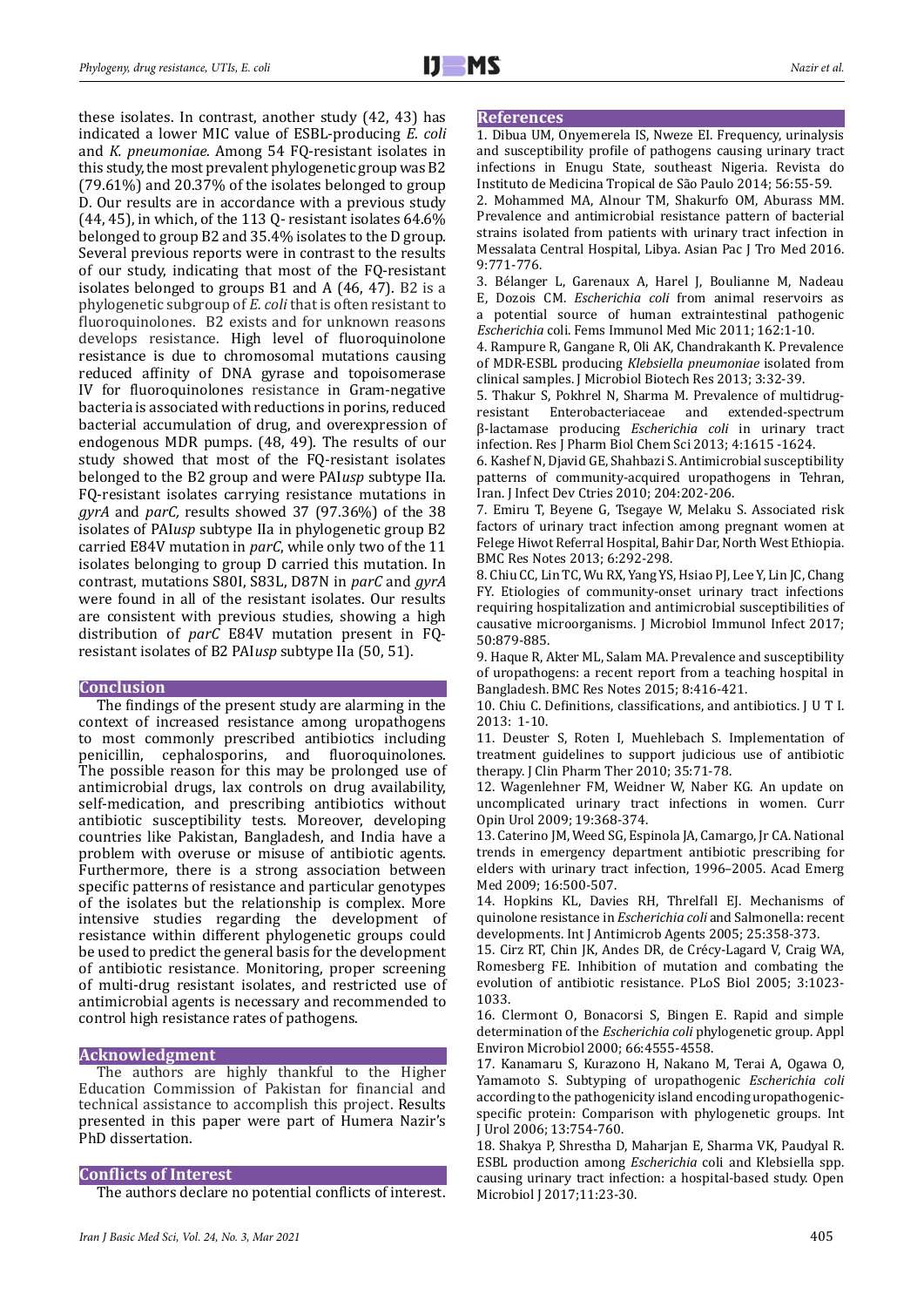19. Ullah F, Malik S, Ahmed J. Antibiotic susceptibility pattern and ESBL prevalence in nosocomial *Escherichia coli* from urinary tract infections in Pakistan. Afr J Biotechnol 2009;8: 3921-3926.

20. Al-Zarouni M, Senok A, Rashid F, Al-Jesmi SM, Panigrahi D. Prevalence and antimicrobial susceptibility pattern of extended-spectrum beta-lactamase-producing Enterobacteriaceae in the United Arab Emirates. Med Princ Pract 2008; 17:32-36.

21. Holt JG, Krieg NR, Sneath PH, Staley JT. Bergey's manual of determinative bacteriology, 9<sup>th</sup> Edition, Williams and Wilkins., Baltimore, Maryland, USA; 1994.

22. Bauer AW, Kirby WM, Sherris JC, Turck M. Antibiotic susceptibility testing by a standardized single disk method. Am J Clin Pathol 1966; 45:493-496.

23. CLSI: Clinical and Laboratory Standards Institute. Performance Standards for Antimicrobial Susceptibility Testing; Twenty-Third Informational Supplement. In*.* 950 West Valley Road, Suite 2500, Wayne, Pennsylvania 19087 USA; 2013.

24. Jorgensen JH, McElmeel ML, Fulcher LC, Zimmer BL. Detection of CTX-M-type extended-spectrum β-lactamase (ESBLs) by testing with Micro Scan overnight and ESBL confirmation panels. J Clin Microbiol 2010; 48:120-123.

25. Lindgren PK, Karlsson Å, Hughes D. Mutation rate and evolution of fluoroquinolone resistance in *Escherichia coli* isolated from patients with urinary tract infections. Antimicrob Agents Chemother 2003; 47:3222-3232.

26. Flores-Mireles AL, Walker JN, Caparon M, Hultgren SJ: Urinary tract infections: Epidemiology, mechanisms of infection and treatment options. Nat Rev Microbiol 2015; 13:269-284.

27. Saperston KN, Shapiro DJ, Hersh AL, Copp HL: A comparison of inpatient versus outpatient resistance patterns of pediatric urinary tract infection. J Urol 2014; 191:1608-1613.

28. Chikwendu CI, Amadi ES, Obi RK: Prevalence and antimicrobial resistance in *Pseudomonas aeruginosa* and *Klebsiella pneumoniae* isolates from non-clinical urine samples. N Y Sci J 2010; 3:1-4.

29. Yilmaz N, Agus N, Yurtsever SG, Pullukcu H, Gulay Z, Coskuner A, Kose S, Aydemir S, Gulenc N, Ozgenc O: Prevalence and antimicrobial susceptibility of *Escherichia coli* in outpatient urinary isolates in Izmir, Turkey. Medical Science Monitor: Int Med J Exp Clin Res 2009;15: I61-165.

30. Anjum F, Mir A: Susceptibility pattern of *Pseudomonas aeruginosa* against various antibiotics. Afr J Microbiol Res 2010; 4:1005-1012.

31. Magliano E, Grazioli V, Deflorio L, Leuci AI, Mattina R, Romano P, Cocuzza CE: Gender and age-dependent etiology of community-acquired urinary tract infections. Sci World J 2012; 349597: 1-6.

32. Marques LP, Flores JT, Barros Junior Ode O, Rodrigues GB, Mourao Cde M, Moreira RM. Epidemiological and clinical aspects of urinary tract infection in community-dwelling elderly women. Braz J Infect Dis 2012; 16:436-441.

33. Mekki AH, Hassan AN, Elsayed DE: Extended-spectrum beta-lactamases among multidrug-resistant *Escherichia coli* and *Klebsiella* species causing urinary tract infections in Khartoum. J Bacteriol Res 2010; 2:18-21.

34. Bhatt C, Shrestha B, Khadka S, Swar S, Shah B, Pun K: Etiology of urinary tract infection and drug resistance cases of uropathoges. J Kathmandu Med Coll 2012; 1:114-120.

35. *Par*ajuli NP, Maharjan P, *par*ajuli H, Joshi G, Paudel D, Sayami S, Khanal PR: High rates of multidrug resistance among uropathogenic *Escherichia coli* in children and analyses of ESBL producers from Nepal. Antimicrob Resist Infect Control 2017; 6:9-16.

36. Somily AM, Habib HA, Absar MM, Arshad MZ, Manneh K, Al Subaie SS, Al Hedaithy MA, Sayyed SB, Shakoor Z, Murray TS: ESBL-producing *Escherichia coli* and *Klebsiella pneumoniae* at a tertiary care hospital in Saudi Arabia. J Infect Dev Ctries 2014; 8:1129-1136.

37. Bhandari R, Pant ND, Poudel A, Sharma M: Assessment of the effectiveness of three different cephalosporin/clavulanate combinations for the phenotypic confirmation of extendedspectrum β-lactamase producing bacteria isolated from urine samples at National Public Health Laboratory, Kathmandu, Nepal. BMC Res Notes 2016; 9:390-395.

38. Kawamura-Sato K, Yoshida R, Shibayama K, Ohta M: Virulence genes, quinolone and fluoroquinolone resistance, and phylogenetic background of uropathogenic *Escherichia coli* isolates isolated in Japan. Jpn J Infect Dis 2010; 63:113- 115.

39. Moreno E, Prats G, Sabate M, Perez T, Johnson JR, Andreu A: Quinolone, fluoroquinolone and trimethoprim/ sulfamethoxazole resistance to virulence determinants and phylogenetic background among uropathogenic *Escherichia coli*. J Antimicrob Chemother 2006; 57:204-211.

40. Takahashi A, Muratani T, Yasuda M, Takahashi S, Monden K, Ishikawa K, Kiyota H, Arakawa S, Matsumoto T, Shima H, *et al*: Genetic profiles of fluoroquinolone-resistant *Escherichia coli* isolates obtained from patients with cystitis: phylogeny, virulence factors, PAIusp subtypes, and mutation patterns. J Clin Microbiol 2009; 47:791-795.

41. Khan SA, Feroz F, Noor R: Study of extended-spectrum β-lactamase-producing bacteria from urinary tract infections in Bangladesh. Tzu Chi Med J 2013; 25:39-42.

42. Williams CT, Musicha P, Feasey NA, Adams ER, Edwards T. ChloS-HRM, a novel assay to identify chloramphenicolsusceptible *Escherichia coli* and *Klebsiella pneumoniae* in Malawi. J Antimicrob Chemother 2019; 1212-1217.

43. Hooper DC. Emerging mechanisms of fluoroquinolone resistance. Emerg Infect Dis 2001; *7:* 337-341.

44.Teklu DS, Negeri A A, Legese, M H, Bedada, T L, Woldemariam, H K, Tullu, KD. Extended-spectrum beta-lactamase production and multi-drug resistance among Enterobacteriaceae isolated in Addis Ababa, Ethiopia. Antimicrob Resist Infect Control 2019; 8*:* 39-51.

45*.* Nazir H, Cao S, Hasan F, & Hughes D. Can phylogenetic type predict resistance development?. J Antimicrob Chemother 2011; *66:* 778-787.

46. Hagel S, Makarewicz O, Hartung A, Weiß D, Stein C, Brandt C, & Pletz M W. ESBL colonization and acquisition in a hospital population: The molecular epidemiology and transmission of resistance genes. PLoS One 2019; 14: e0208505.

47. Bhandari R, Pant ND, Poudel A, & Sharma M. Assessment of the effectiveness of three different cephalosporin/clavulanate combinations for the phenotypic confirmation of extendedspectrum beta-lactamase producing bacteria isolated from urine samples at National Public Health Laboratory, Kathmandu, Nepal. BMC Res Notes 2016; 9: 390-395.

48. Ayukekbong JA, Ntemgwa M, Atabe AN. The threat of antimicrobial resistance in developing countries: causes and control strategies. Antimicrob Resist Infect Control 2017; 6:47-55.

49. Correia S, Poeta P, Hébraud M, Capelo JL, Igrejas G. Mechanisms of quinolone action and resistance: where do we stand?. J Med Microbiol 2017;66:551-559.

50. Nilsen E, Haldorsen BC, Sundsfjord A, Simonsen GS, Ingebretsen A, Naseer U, Samuelsen, Norwegian Study Group on Invasive Enterobacter. Large IncHI2-plasmids encode extended-spectrum β-lactamases (ESBLs) in Enterobacter spp. bloodstream isolates, and support ESBL-transfer to *Escherichia coli*. Clin Microbiol Infect . 2013 ;19:516-518.